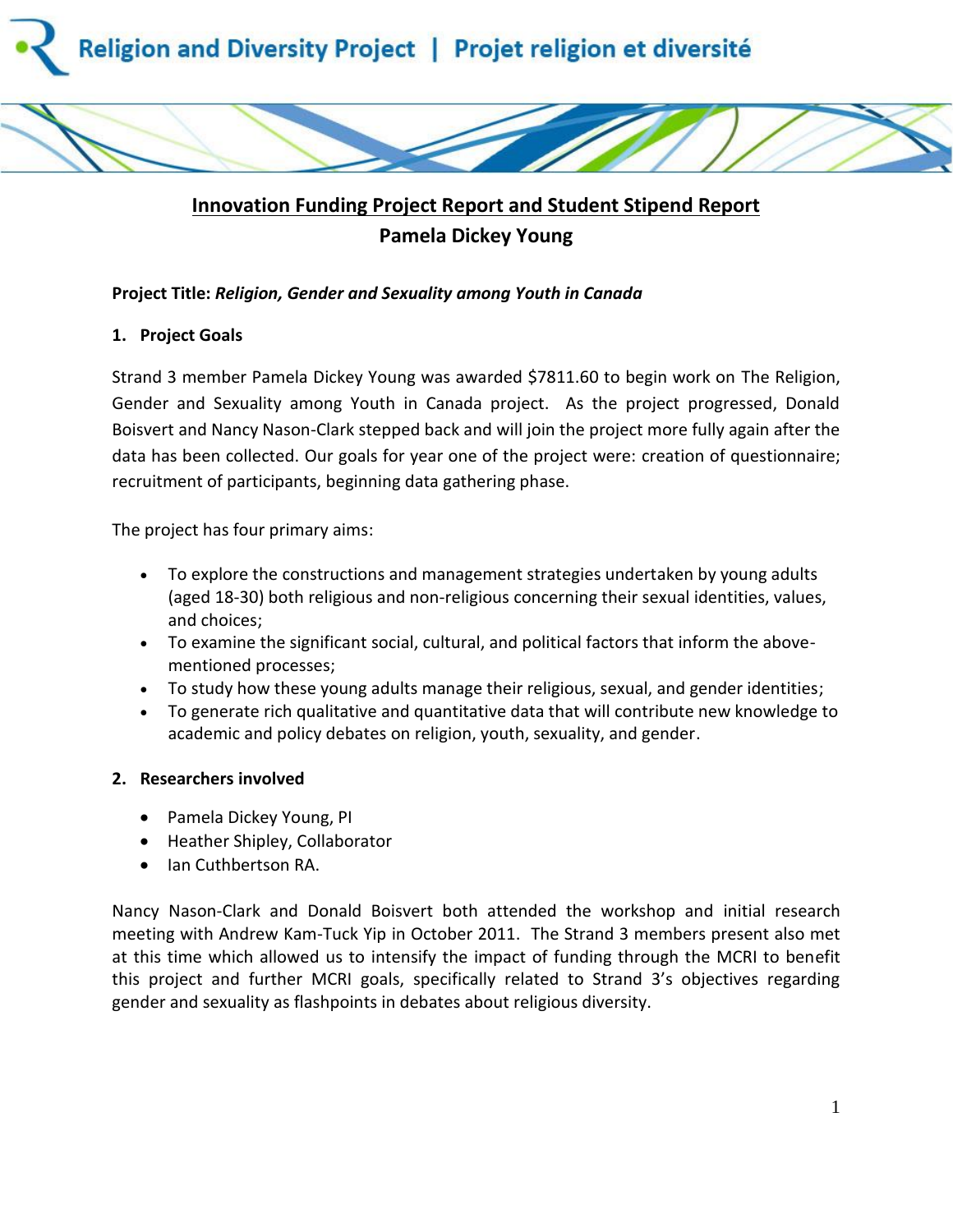

#### **3. Rationale**

Very little is known about youth and religion in Canada, and virtually nothing about the relationship between youth religion and sexuality. This project builds on resources from Andrew Kam-Tuck Yip's Religion, Youth and Sexuality (UK) research, a project which has recently ended. A goal of this research is to develop a data set in order to understand the relationship of religion and sexuality among youth in Canada. Our data will also allow comparison with the research results of Yip's project, to enable ongoing international collaboration as part of the MCRI project.

#### **4. Methods**

The project is a web-based survey aimed at youth aged 18-25 living in Canada. ON the survey participants are asked if they are willing to be contacted for a further interview and/or to provide a video diary.

The survey is being conducted through SurveyMonkey and will be analyzed using SPSS.

#### **5. Ethics**

Ethics clearance was obtained from Queen's University (January 2012) and the University of Ottawa (February 2012).

#### **6. Summary of Activities**

Year one

- Collaboration with Andrew Kam-Tuck Yip (University of Nottingham) on survey design and project as a whole
- Web-based survey designed
- Ethics permissions obtained from Queen's University and the University of Ottawa
- Developed **by site:** Web site: the site of the site of the site of the site of the site of the site of the site of the site of the site of the site of the site of the site of the site of the site of the site of the site <http://www.queensu.ca/religion/Faculty/research/dickeyyoung.html>
- Posted initial survey on SurveyMonkey
- Conducted a small study of 30 participants from whom we requested feedback on the questionnaire
- Assembled an Advisory Committee of 4 members who also provided feedback on the questionnaire. (Advisory Committee has met once by Skype.)
- Revised survey according to feedback and obtained additional ethics approvals for these changes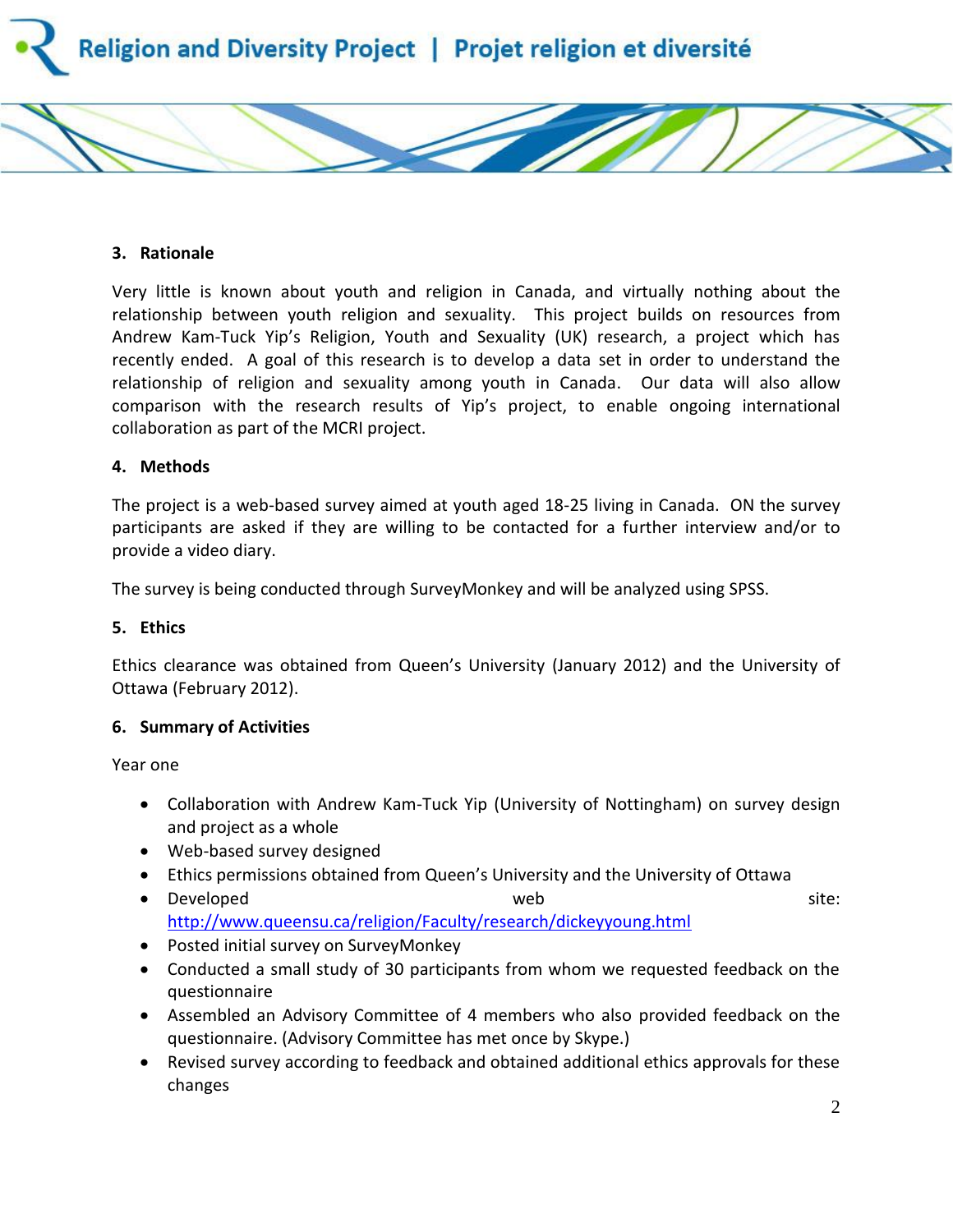



- Survey went live on July 4, 2012 [\(https://www.surveymonkey.com/s/RGSYEnglish;](https://www.surveymonkey.com/s/RGSYEnglish) <https://www.surveymonkey.com/s/RGSJFrancais> ).
- Developed materials and lists for recruitment of participants, including advertising postcards
- Pamela Dickey Young and Heather Shipley have been invited to University of Nottingham (funded by University of Nottingham) to present our project and preliminary findings.

### **7. Provisional Findings**

The survey used in Andrew Kam-Tuck Yip's project had to be adapted for the Canadian context.

It is too early and the sample is too small for much analysis of the data, but one thing we have noted was the number of people who wanted to complete the survey but who did not consider themselves religious. This resulted in a change to the categories where participants are asked to define themselves in relation to religion.

Next steps are to continue recruitment efforts, begin analysis of the data and set up follow up interviews with individual participants. Questions for the interviews will be developed based on responses elicited from the online survey.

#### **8. Outputs**

- Literature review
- Completed survey in both English and French available on SurveyMonkey
- Papers for presentation at the University of Nottingham
- Advertising postcards

#### **9. Finances**

| <b>Breakdown of Expenses</b> |        |                 |       |            |
|------------------------------|--------|-----------------|-------|------------|
| <b>Student Funding*</b>      |        |                 |       |            |
|                              | Amount | <b>Name</b>     | Dates | Project    |
| <b>Student Stipends</b>      |        |                 |       |            |
| Student Assistantship        | \$5000 | Ian Cuthbertson | Sept. | Assistance |